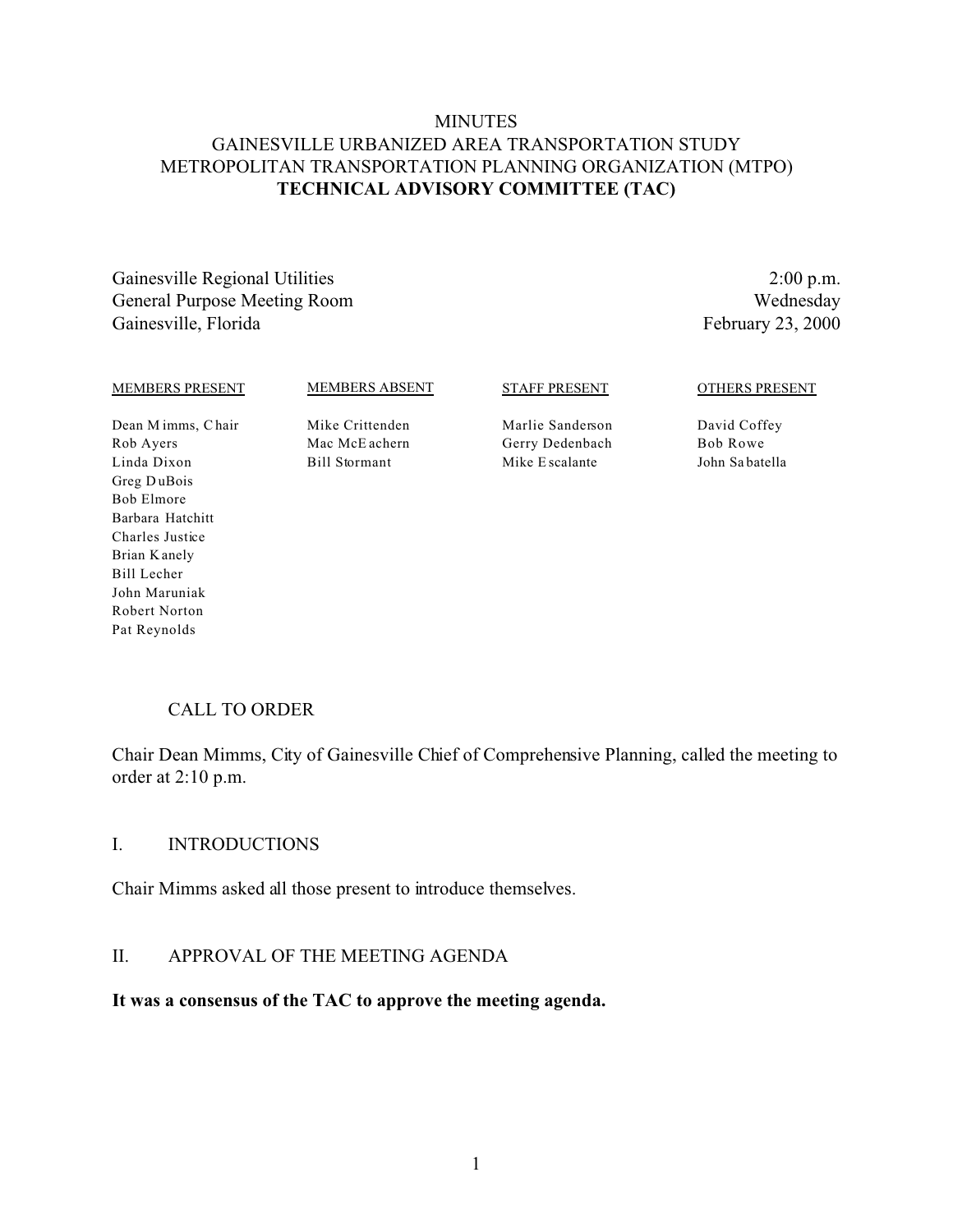#### III. APPROVAL OF THE JANUARY 19, 2000 MINUTES

## **ACTION: Charles Justice moved to approve the January 19, 2000 minutes. Linda Dixon seconded; motion passed unanimously.**

#### IV. CHAIRMAN'S REPORT

Mr. Marlie Sanderson, North Central Florida Regional Planning Council (NCFRPC) Director of Transportation Planning, stated that the next MTPO meeting is scheduled for March 9, 2000. He said that the next TAC meeting is scheduled for March 22, 2000.

#### V. AGENDA ITEMS TO BE DISCUSSED- LISTED IN ORDER OF IMPORTANCE

#### A. SUNSHINE LAW AND CONFLICT OF INTEREST

There was no discussion of this agenda item.

## B. COMPREHENSIVE PLAN UPDATE

There was no discussion of this agenda item.

## C. REGIONAL TRANSIT SYSTEM (RTS) RIDERSHIP TRENDS

There was no discussion of this agenda item.

## D. ARCHER ROAD AND SW 91st STREET ROUNDABOUT

Mr. Sanderson stated that, at its January 20 meeting, the MTPO discussed the intersection of Archer Road and SW 91<sup>st</sup> Street. He said that, during this discussion, the MTPO approved a motion to refer the feasibility of constructing a roundabout at the intersection of Archer Road and SW 91<sup>st</sup> Street to the TAC, Citizens Advisory Committee (CAC) and the Alachua County Public Works Department. He said that the TAC needs to make a recommendation concerning the roundabout.

#### **ACTION: Brian Kanely moved, that due to significant issues regarding safety, to request the following for the next TAC meeting:**

**1. the developer bring additional information on the proposed intersection modifications; and**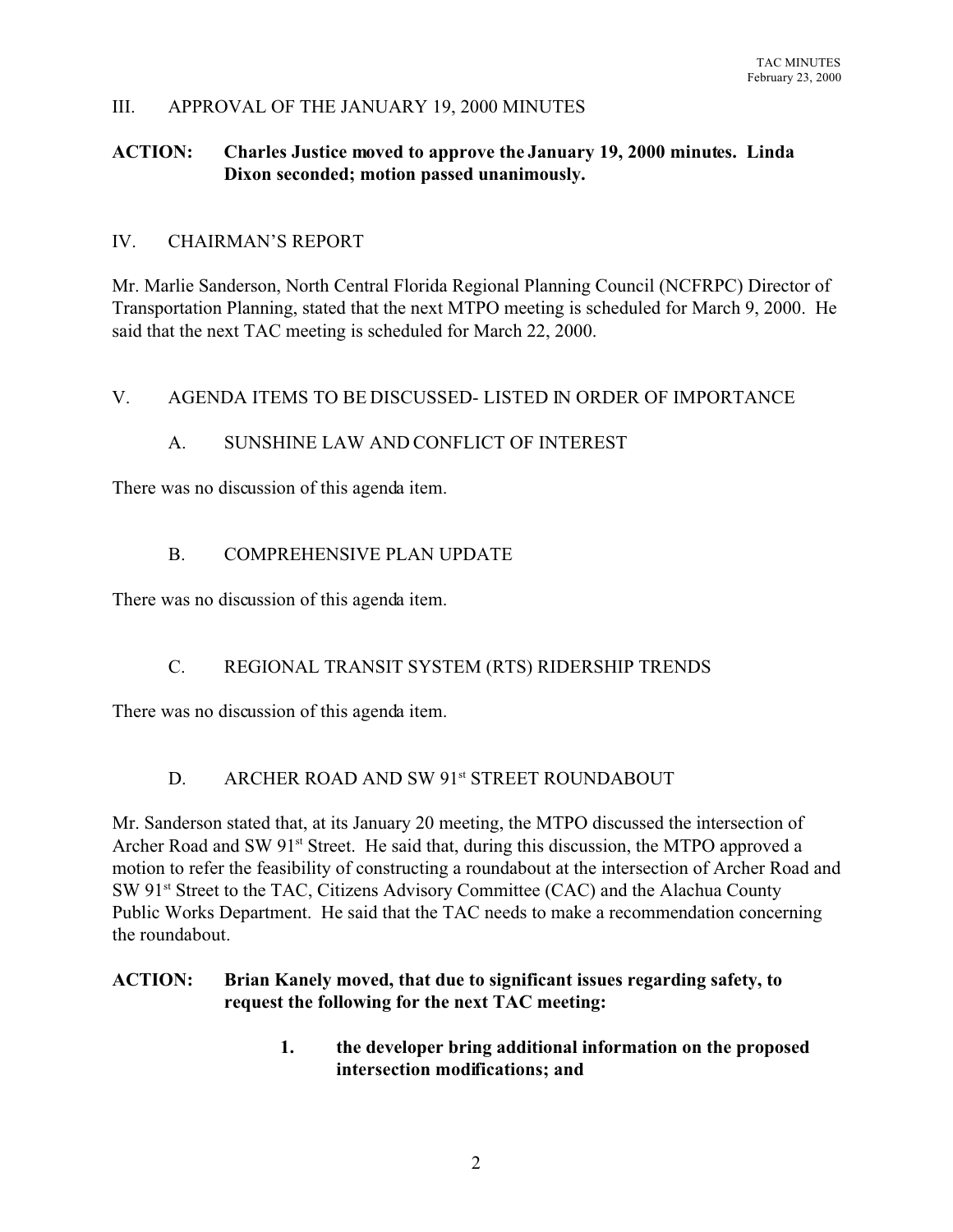## **2. MTPO staff request that FDOT provide a written position on the proposed intersection modifications.**

# **Charles Justice seconded; motion passed unanimously.**

# E. ARCHER ROAD AND SW 16<sup>th</sup> AVENUE PEDESTRIAN SAFETY ISSUES

Mr. Sanderson stated that the MTPO, at its November meeting, discussed a letter from Ms. Jennifer Gordon concerning bicycle and pedestrian safety on Archer Road. He said that the MTPO was especially concerned about the safety of pedestrians crossing Archer Road at the bus stop locations near SW 16<sup>th</sup> Avenue. He reported that the MTPO referred the issue of crosswalks at bus stop locations along this portion of Archer Road and the 1993 Archer Road Bicycle and Pedestrian Safety Study to the MTPO Advisory Committees. He discussed the 1993 Archer Road Bicycle and Pedestrian Safety Study recommendations.

## **ACTION: Brian Kanely moved to recommend that the MTPO:**

- **1. approve the City of Gainesville preferred design contingent on the proposal meeting traffic signal warrants; and**
- **2. have this project included in the List of Priority Projects this fall; and**
- **3. request that the City look into siting a pedestrian facility near the Brandywine apartment complex.**

## **Charles Justice seconded; motion passed 11-1.**

## F. LONG RANGE PLAN ISSUES

Mr. Sanderson stated that, over the last several months, the Committees and the MTPO have reviewed Draft Goals and Objectives for the Long Range Transportation Plan. He said that the Draft Goals and Objectives, which have been revised to reflect Committee and MTPO comments and concerns are now ready for final approval by the Committees and the MTPO. He said that the Committees need to make a final recommendation on the Draft Goals and Objectives, Evaluation Measures and the Urban Form/Transportation Concepts.

The TAC discussed changes to the Draft Goals and Objectives.

**ACTION: Linda Dixon moved to recommend that the MTPO approve the Long Range Transportation Plan goals and objectives as amended. Brian Kanely seconded; motion passed unanimously.**